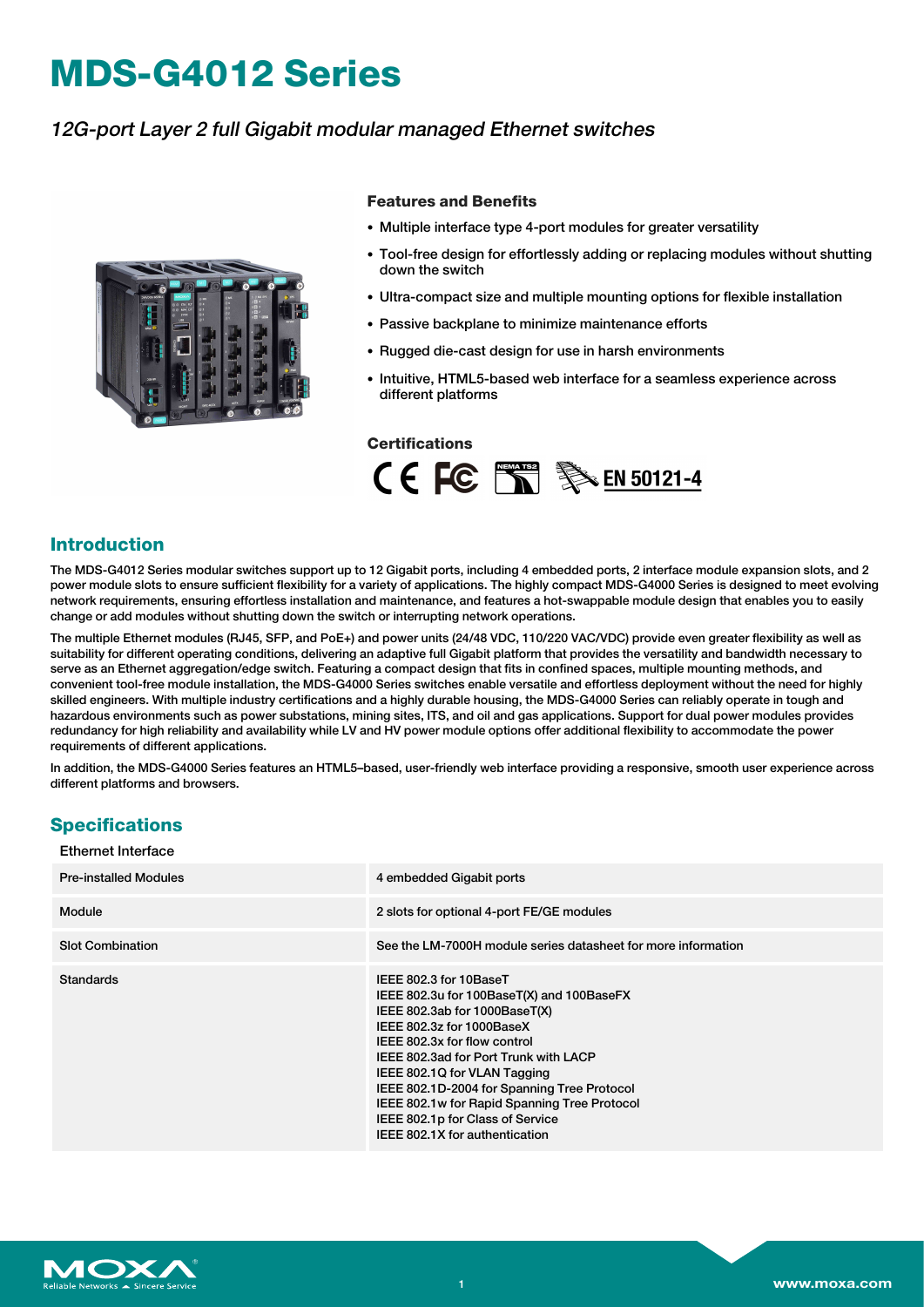#### Ethernet Software Features

| Management                    | IPv4/IPv6, Flow control, Back Pressure Flow Control, DHCP Server/Client, ARP, RARP,<br>LLDP, Port Mirror, Linkup Delay, SMTP, SNMP Trap, SNMP Inform, SNMPv1/v2c/v3,<br>RMON, TFTP, SFTP, HTTP, HTTPS, Telnet, Syslog, Private MIB |
|-------------------------------|------------------------------------------------------------------------------------------------------------------------------------------------------------------------------------------------------------------------------------|
| <b>Filter</b>                 | GMRP, GVRP, GARP, 802.1Q VLAN, IGMP Snooping v1/v2/v3, IGMP Querier                                                                                                                                                                |
| <b>Redundancy Protocols</b>   | STP, RSTP, Turbo Ring v2, Turbo Chain, Ring Coupling, Dual-Homing, Link Aggregation                                                                                                                                                |
| Security                      | Broadcast storm protection, Rate Limit, Trust access control, Static Port Lock, MAC<br>Sticky, HTTPS/SSL, SSH, RADIUS, TACACS+, Login and Password Policy                                                                          |
| <b>Time Management</b>        | SNTP, NTP Server/Client, NTP Authentication                                                                                                                                                                                        |
| <b>Protocols</b>              | IPv4/IPv6, TCP/IP, UDP, ICMP, ARP, RARP, TFTP, DNS, NTP Client, DHCP Server,<br>DHCP Client, 802.1X, QoS, HTTPS, HTTP, Telnet, SMTP, SNMPv1/v2c/v3, RMON,<br>Syslog                                                                |
| <b>MIB</b>                    | P-BRIDGE MIB, Q-BRIDGE MIB, IEEE8021-SPANNING-TREE-MIB, IEEE8021-PAE-MIB,<br>IEEE8023-LAG-MIB, LLDP-EXT-DOT1-MIB, LLDP-EXT-DOT3-MIB, SNMPv2-MIB,<br>RMON MIB Groups 1, 2, 3, 9                                                     |
| <b>Switch Properties</b>      |                                                                                                                                                                                                                                    |
| <b>MAC Table Size</b>         | 16 K                                                                                                                                                                                                                               |
| Max. No. of VLANs             | 256                                                                                                                                                                                                                                |
| <b>VLAN ID Range</b>          | VID 1 to 4094                                                                                                                                                                                                                      |
| <b>IGMP Groups</b>            | 1024                                                                                                                                                                                                                               |
| <b>Priority Queues</b>        | 8                                                                                                                                                                                                                                  |
| <b>Packet Buffer Size</b>     | 12 Mbits                                                                                                                                                                                                                           |
| Serial Interface              |                                                                                                                                                                                                                                    |
| <b>Console Port</b>           | RS-232 (TxD, RxD, GND), 8-pin RJ45 (115200, n, 8, 1)                                                                                                                                                                               |
| USB Interface                 |                                                                                                                                                                                                                                    |
| <b>USB Connector</b>          | <b>USB Type A (Reserved)</b>                                                                                                                                                                                                       |
| Input/Output Interface        |                                                                                                                                                                                                                                    |
| <b>Digital Input Channels</b> | 1 (On MGMT Module)                                                                                                                                                                                                                 |
| <b>Digital Inputs</b>         | $+13$ to $+30$ V for state 1<br>$-30$ to $+3$ V for state 0<br>Max. input current: 8 mA                                                                                                                                            |
| <b>Alarm Contact Channels</b> | 3 (On MGMT, PWR1, PWR2 Module)<br>Relay output with current carrying capacity of $2 A @ 30 VDC$                                                                                                                                    |
| <b>Power Parameters</b>       |                                                                                                                                                                                                                                    |
| <b>Input Voltage</b>          | with PWR-HV-P48 installed:<br>110/220 VDC, 110 VAC, 60 HZ, 220 VAC, 50 Hz, PoE: 48 VDC                                                                                                                                             |
|                               | with PWR-LV-P48 installed:<br>24/48 VDC, PoE: 48 VDC                                                                                                                                                                               |
|                               | with PWR-HV-NP installed:<br>110/220 VDC, 110 VAC, 60 HZ, 220 VAC, 50 Hz                                                                                                                                                           |
|                               | with PWR-LV-NP installed:<br>24/48 VDC                                                                                                                                                                                             |
| <b>Operating Voltage</b>      | with PWR-HV-P48 installed:<br>88 to 300 VDC, 90 to 264 VAC, 47 to 63 Hz, PoE: 46 to 57 VDC                                                                                                                                         |

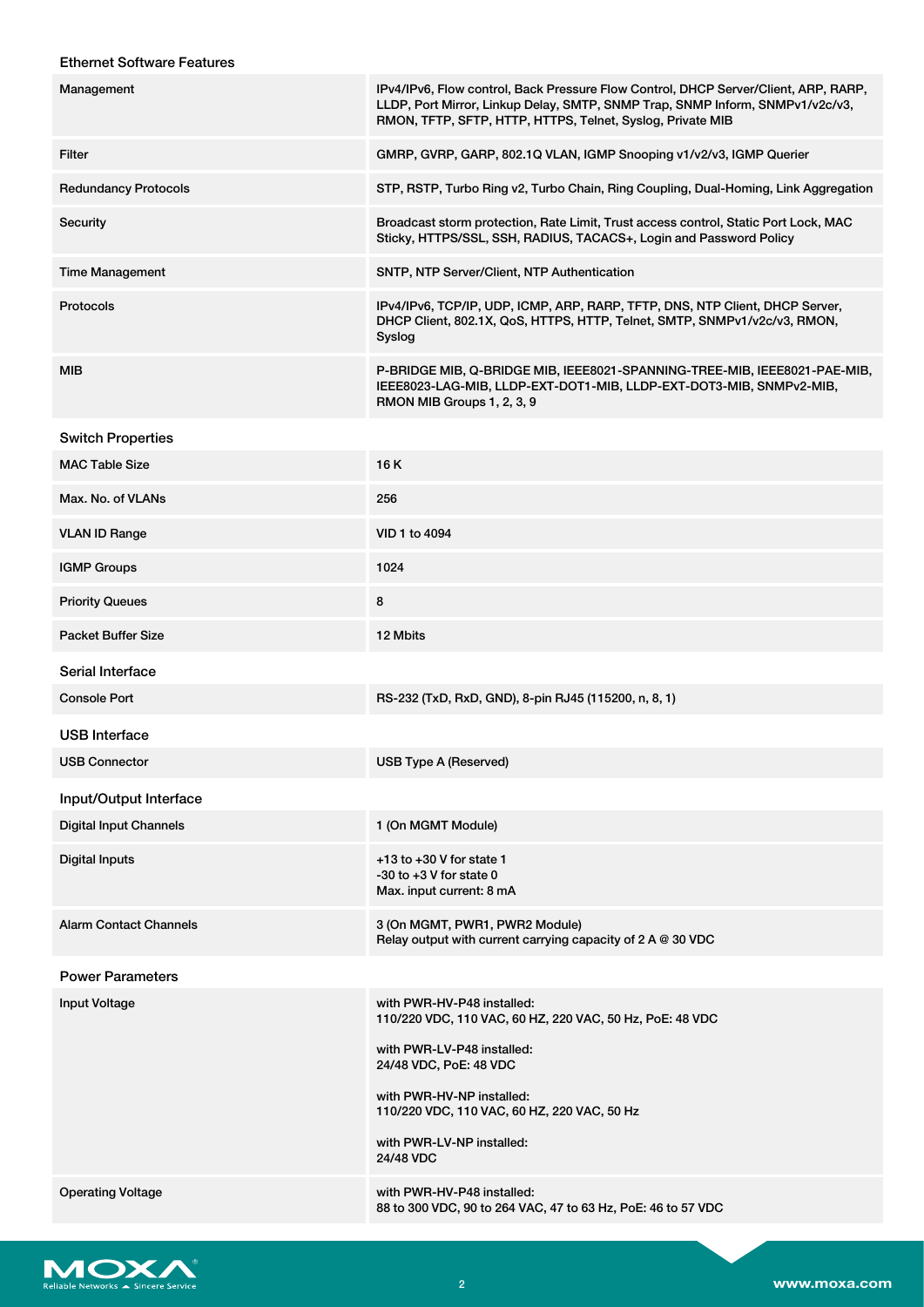|                                        | with PWR-LV-P48 installed:<br>18 to 72 VDC (24/48 VDC for hazardous location), PoE: 46 to 57 VDC (48 VDC for<br>hazardous location)<br>with PWR-HV-NP installed:<br>88 to 300 VDC, 90 to 264 VAC, 47 to 63 Hz<br>with PWR-LV-NP installed:<br>18 to 72 VDC                                                                                                                                                             |
|----------------------------------------|------------------------------------------------------------------------------------------------------------------------------------------------------------------------------------------------------------------------------------------------------------------------------------------------------------------------------------------------------------------------------------------------------------------------|
| <b>Input Current</b>                   | with PWR-HV-P48/PWR-HV-NP installed:<br>Max. 0.11 A @ 110 VDC<br>Max. 0.06 A @ 220 VDC<br>Max. 0.29 A @ 110 VAC<br>Max. 0.18 A @ 220 VAC<br>with PWR-LV-P48/PWR-LV-NP installed:<br>Max. $0.53 A @ 24 VDC$<br>Max. 0.28 A @ 48 VDC                                                                                                                                                                                     |
| Max. PoE Power Output per Port         | 36 W                                                                                                                                                                                                                                                                                                                                                                                                                   |
| <b>Total PoE Power Budget</b>          | Max. 360 W (with one power supply) for total PD consumption at 48 VDC input for PoE<br>systems<br>Max. 360 W (with one power supply) for total PD consumption at 53 to 57 VDC input for<br>PoE+ systems<br>Max. 720 W (with two power supplies) for total PD consumption at 48 VDC input for PoE<br>systems<br>Max. 720 W (with two power supplies) for total PD consumption at 53 to 57 VDC input<br>for PoE+ systems |
| <b>Overload Current Protection</b>     | Supported                                                                                                                                                                                                                                                                                                                                                                                                              |
| <b>Reverse Polarity Protection</b>     | Supported                                                                                                                                                                                                                                                                                                                                                                                                              |
| <b>Physical Characteristics</b>        |                                                                                                                                                                                                                                                                                                                                                                                                                        |
| <b>IP Rating</b>                       | <b>IP40</b>                                                                                                                                                                                                                                                                                                                                                                                                            |
| <b>Dimensions</b>                      | $134 \times 115 \times 163.25$ mm (5.28 x 4.53 x 6.44 in)                                                                                                                                                                                                                                                                                                                                                              |
| Weight                                 | 2000 g (4.41 lb)                                                                                                                                                                                                                                                                                                                                                                                                       |
| Installation                           | DIN-rail mounting, Wall mounting (with optional kit)                                                                                                                                                                                                                                                                                                                                                                   |
| <b>Environmental Limits</b>            |                                                                                                                                                                                                                                                                                                                                                                                                                        |
| <b>Operating Temperature</b>           | Standard Temperature: -10 to 60°C (-14 to 140°F)<br>Wide Temperature: -40 to 75°C (-40 to 167°F)                                                                                                                                                                                                                                                                                                                       |
| Storage Temperature (package included) | -40 to 85°C (-40 to 185°F)                                                                                                                                                                                                                                                                                                                                                                                             |
| <b>Ambient Relative Humidity</b>       | 5 to 95% (non-condensing)                                                                                                                                                                                                                                                                                                                                                                                              |
| <b>Standards and Certifications</b>    |                                                                                                                                                                                                                                                                                                                                                                                                                        |
| Safety                                 | EN 62368-1, IEC 62368-1, UL 62368-1, IEC 60950-1                                                                                                                                                                                                                                                                                                                                                                       |
| <b>EMC</b>                             | EN 55032/35                                                                                                                                                                                                                                                                                                                                                                                                            |
| EMI                                    | CISPR 32, FCC Part 15B Class A                                                                                                                                                                                                                                                                                                                                                                                         |
| <b>EMS</b>                             | IEC 61000-4-2 ESD: Contact: 8 kV; Air: 15 kV<br>IEC 61000-4-3 RS: 80 MHz to 1 GHz: 20 V/m<br>IEC 61000-4-4 EFT: Power: 4 kV; Signal: 4 kV<br>IEC 61000-4-5 Surge: Power: 4 kV; Signal: 4 kV<br>IEC 61000-4-6 CS: 10 V                                                                                                                                                                                                  |

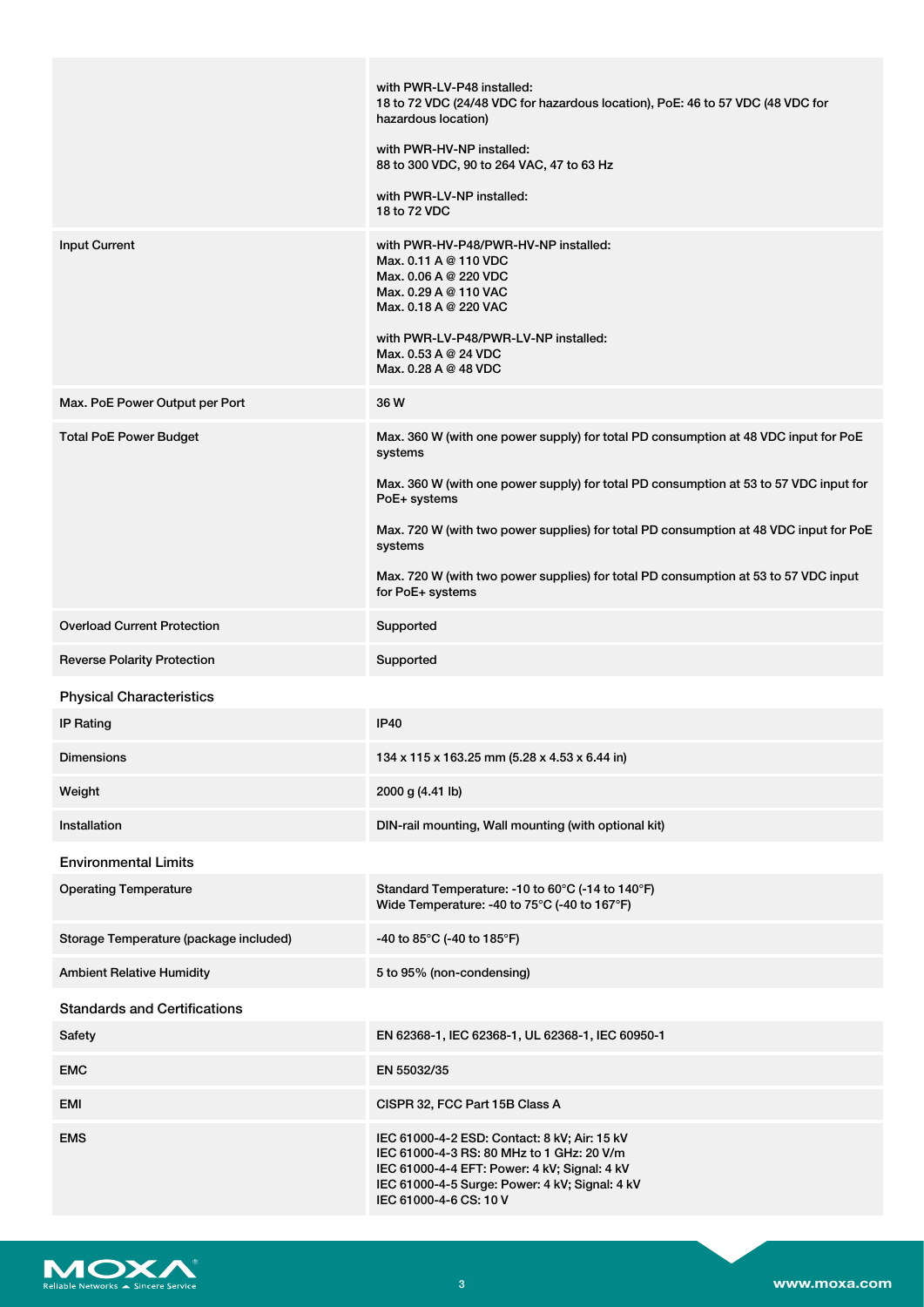|                            | IEC 61000-4-8 PFMF<br>IEC 61000-4-11                                                                                                                              |
|----------------------------|-------------------------------------------------------------------------------------------------------------------------------------------------------------------|
| Railway                    | EN 50121-4                                                                                                                                                        |
| <b>Traffic Control</b>     | <b>NEMATS2</b>                                                                                                                                                    |
| <b>Shock</b>               | IEC 60068-2-27                                                                                                                                                    |
| Freefall                   | IEC 60068-2-31                                                                                                                                                    |
| Vibration                  | IEC 60068-2-6                                                                                                                                                     |
| <b>Hazardous Locations</b> | ATEX, Class I Division 2                                                                                                                                          |
| <b>Power Substation</b>    | IEC 61850-3, IEEE 1613                                                                                                                                            |
| <b>MTBF</b>                |                                                                                                                                                                   |
| Time                       | 1,008,160 hrs                                                                                                                                                     |
| <b>Standards</b>           | <b>Telcordia SR332</b>                                                                                                                                            |
| Warranty                   |                                                                                                                                                                   |
| <b>Warranty Period</b>     | 5 years                                                                                                                                                           |
| <b>Details</b>             | See www.moxa.com/warranty                                                                                                                                         |
| <b>Package Contents</b>    |                                                                                                                                                                   |
| <b>Device</b>              | 1 x MDS-G4012 Series switch                                                                                                                                       |
| Cable                      | 1 x RJ45-to-DB9 console cable                                                                                                                                     |
| <b>Installation Kit</b>    | Pre-install 1 x DIN-rail kit<br>2 x cap, plastic, for RJ45 port                                                                                                   |
| <b>Documentation</b>       | 1 x quick installation guide<br>1 x product notice, Simplified Chinese<br>1 x product certificates of quality inspection, Simplified Chinese<br>1 x warranty card |
| <b>Note</b>                | This product requires additional modules (sold separately) to function.                                                                                           |

### **Dimensions**

Unit: mm (inch)







**DIN-Rail Mount** 



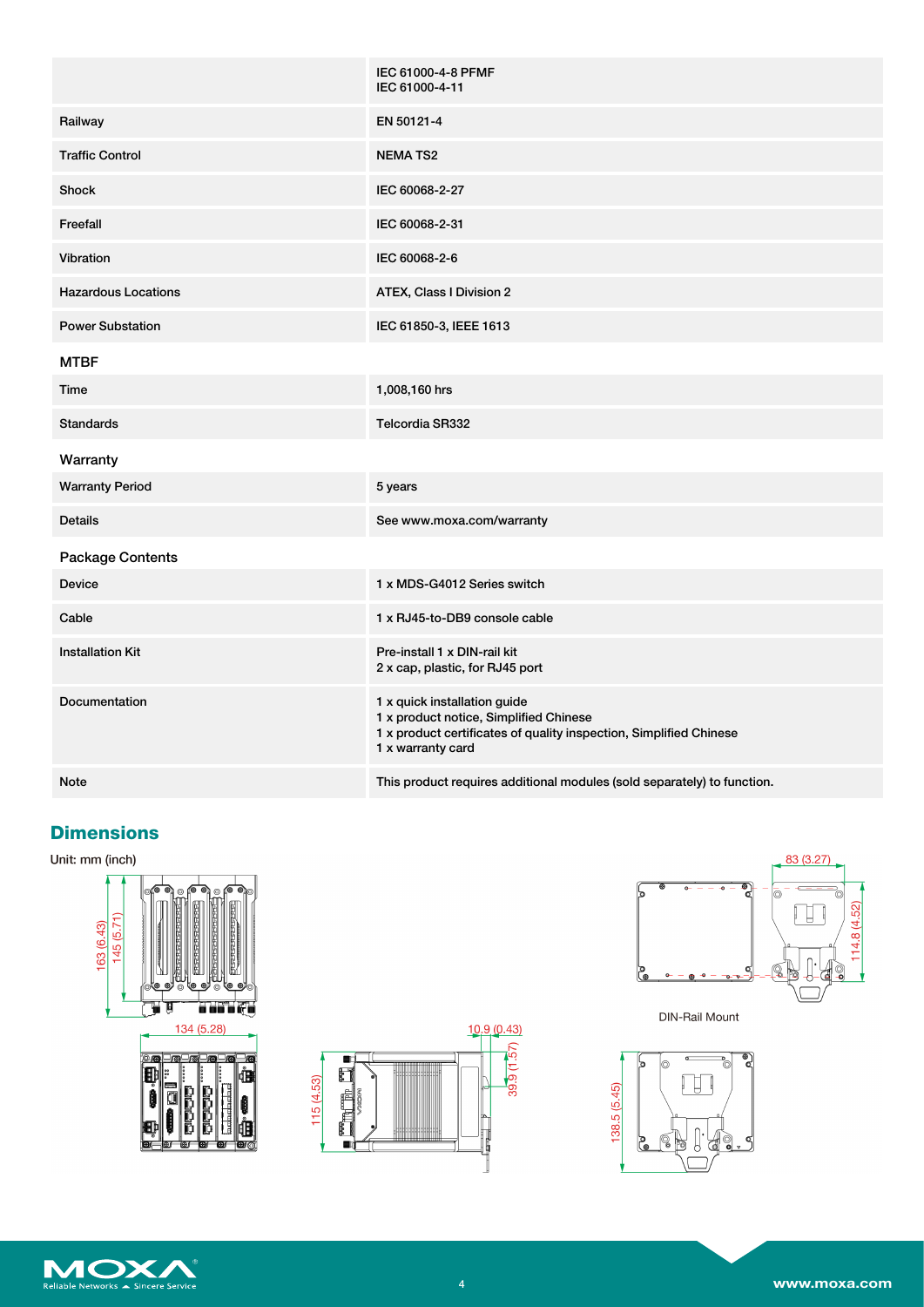# **Ordering Information**

| <b>Model Name</b>  | Layer | <b>Total No. of</b><br><b>Ports</b> | 100/1000Base<br><b>SFP Slots</b> | 10/100/<br>1000BaseT(X)<br>Ports RJ45<br>Connector | PoE 10/100/<br>1000BaseT(X)<br>Ports RJ45<br><b>Connector</b> | 10/<br>100BaseT(X)<br>Ports RJ45<br>Connector | PoE 10/<br>100BaseT(X)<br>Ports RJ45<br>Connector | Operating<br>Temp.             |
|--------------------|-------|-------------------------------------|----------------------------------|----------------------------------------------------|---------------------------------------------------------------|-----------------------------------------------|---------------------------------------------------|--------------------------------|
| <b>MDS-G4012</b>   | 2     | 12                                  | Up to $8$                        | Up to 12                                           | Up to $8$                                                     | Up to $8$                                     | Up to $8$                                         | $-10$ to 60 $^{\circ}$ C       |
| <b>MDS-G4012-T</b> | 2     | 12                                  | Up to $8$                        | Up to 12                                           | Up to $8$                                                     | Up to $8$                                     | Up to $8$                                         | -40 to 75 $\mathrm{^{\circ}C}$ |

# **Accessories (sold separately)**

| LM-7000H Module Series    |                                                                                                                                                           |
|---------------------------|-----------------------------------------------------------------------------------------------------------------------------------------------------------|
| <b>LM-7000H-4GTX</b>      | Gigabit Ethernet module with 4 10/100/1000BaseT(X) ports                                                                                                  |
| LM-7000H-4GPoE            | Gigabit Ethernet module with 4 10/100/1000BaseT(X) IEEE 802.3af/at PoE+ ports                                                                             |
| <b>LM-7000H-4GSFP</b>     | Gigabit Ethernet module with 4 100/1000BaseSFP slots                                                                                                      |
| LM-7000H-4TX              | Fast Ethernet module with 4 10/100BaseT(X) ports                                                                                                          |
| LM-7000H-4PoE             | Fast Ethernet module with 4 10/100BaseT(X) IEEE 802.3af/at PoE+ ports                                                                                     |
| <b>Power Modules</b>      |                                                                                                                                                           |
| PWR-LV-P48                | Power supply module (24/48 VDC) with system power input, relay, PoE power input                                                                           |
| PWR-HV-P48                | Power supply module (110/220 VAC/VDC) with system power input, relay, PoE power input                                                                     |
| <b>PWR-LV-NP</b>          | Power supply module (24/48 VDC) with system power input, relay                                                                                            |
| <b>PWR-HV-NP</b>          | Power supply module (110/220 VAC/VDC) with system power input, relay                                                                                      |
| <b>Wall-Mounting Kits</b> |                                                                                                                                                           |
| WK-112-01                 | Wall-mounting kit, 2 plates, 8 screws                                                                                                                     |
| <b>Rack-Mounting Kits</b> |                                                                                                                                                           |
| <b>RK-3U-01</b>           | Rack-mounting kit, 4 L-shaped plates, and 2 plates with 32 screws for combining two MDS-G4028                                                             |
| <b>SFP Modules</b>        |                                                                                                                                                           |
| SFP-1FEMLC-T              | SFP module with 1 100Base multi-mode, LC connector for 2/4 km transmission, -40 to 85°C operating<br>temperature                                          |
| SFP-1FESLC-T              | SFP module with 1 100Base single-mode with LC connector for 40 km transmission, -40 to 85°C<br>operating temperature                                      |
| SFP-1FELLC-T              | SFP module with 1 100Base single-mode with LC connector for 80 km transmission, -40 to 85°C<br>operating temperature                                      |
| SFP-1G10ALC               | WDM-type (BiDi) SFP module with 1 1000BaseSFP port with LC connector for 10 km transmission; TX<br>1310 nm, RX 1550 nm, 0 to 60°C operating temperature   |
| SFP-1G10ALC-T             | WDM-type (BiDi) SFP module with 1 1000BaseSFP port with LC connector for 10 km transmission; TX<br>1310 nm, RX 1550 nm, -40 to 85°C operating temperature |
| SFP-1G10BLC               | WDM-type (BiDi) SFP module with 1 1000BaseSFP port with LC connector for 10 km transmission; TX<br>1550 nm, RX 1310 nm, 0 to 60°C operating temperature   |
| SFP-1G10BLC-T             | WDM-type (BiDi) SFP module with 1 1000BaseSFP port with LC connector for 10 km transmission; TX<br>1550 nm, RX 1310 nm, -40 to 85°C operating temperature |
| SFP-1G20ALC               | WDM-type (BiDi) SFP module with 1 1000BaseSFP port with LC connector for 20 km transmission; TX<br>1310 nm, RX 1550 nm, 0 to 60°C operating temperature   |
| SFP-1G20ALC-T             | WDM-type (BiDi) SFP module with 1 1000BaseSFP port with LC connector for 20 km transmission; TX<br>1310 nm, RX 1550 nm, -40 to 85°C operating temperature |
| SFP-1G20BLC               | WDM-type (BiDi) SFP module with 1 1000BaseSFP port with LC connector for 20 km transmission; TX<br>1550 nm, RX 1310 nm, 0 to 60°C operating temperature   |
| SFP-1G20BLC-T             | WDM-type (BiDi) SFP module with 1 1000BaseSFP port with LC connector for 20 km transmission; TX<br>1550 nm, RX 1310 nm, -40 to 85°C operating temperature |

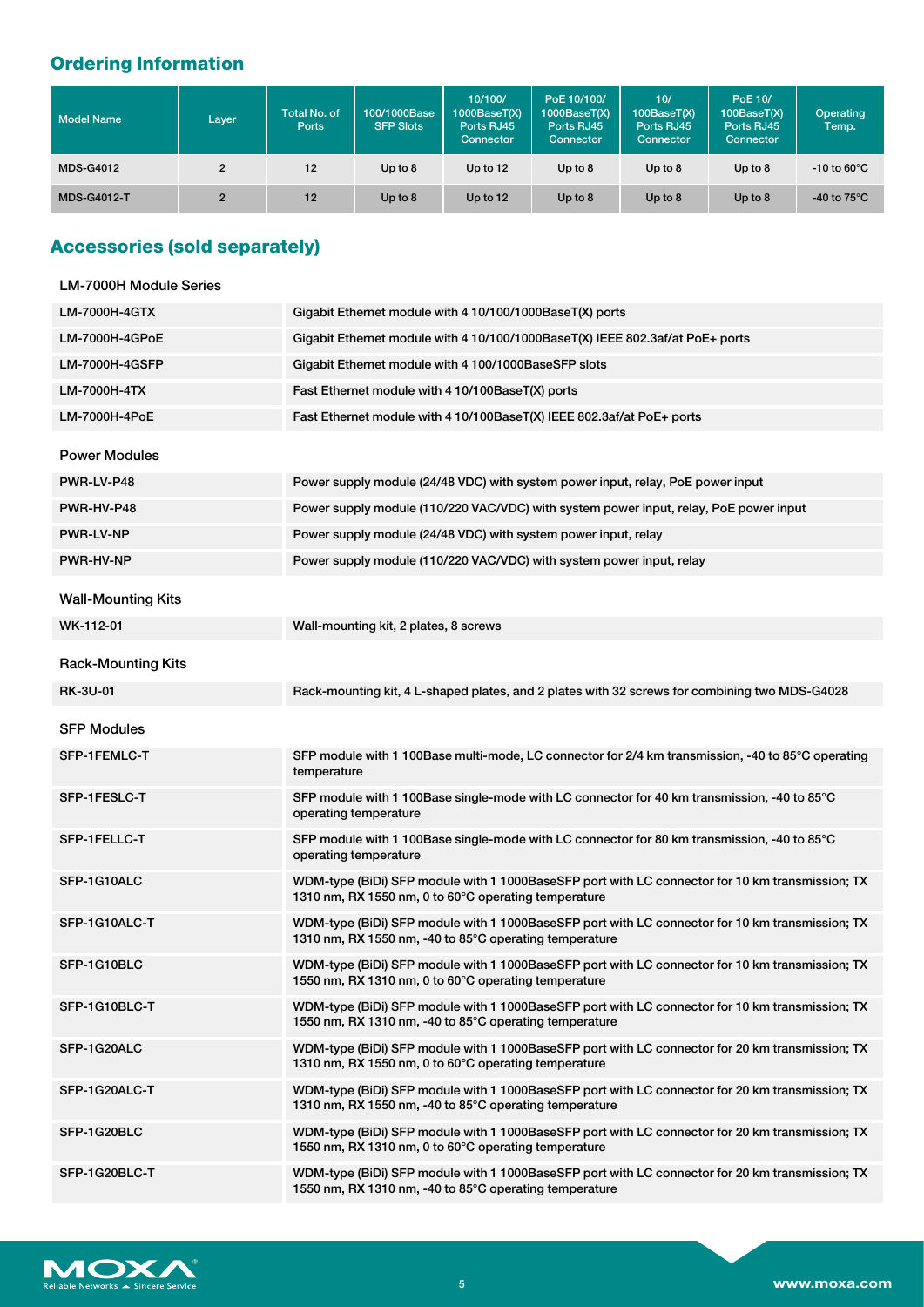| SFP-1G40ALC           | WDM-type (BiDi) SFP module with 1 1000BaseSFP port with LC connector for 40 km transmission; TX<br>1310 nm, RX 1550 nm, 0 to 60°C operating temperature   |
|-----------------------|-----------------------------------------------------------------------------------------------------------------------------------------------------------|
| SFP-1G40ALC-T         | WDM-type (BiDi) SFP module with 1 1000BaseSFP port with LC connector for 40 km transmission; TX<br>1310 nm, RX 1550 nm, -40 to 85°C operating temperature |
| SFP-1G40BLC           | WDM-type (BiDi) SFP module with 1 1000BaseSFP port with LC connector for 40 km transmission; TX<br>1550 nm, RX 1310 nm, 0 to 60°C operating temperature   |
| SFP-1G40BLC-T         | WDM-type (BiDi) SFP module with 1 1000BaseSFP port with LC connector for 40 km transmission; TX<br>1550 nm, RX 1310 nm, -40 to 85°C operating temperature |
| SFP-1GSXLC            | SFP module with 1 1000BaseSX port with LC connector for 300m/550m transmission, 0 to 60°C<br>operating temperature                                        |
| SFP-1GSXLC-T          | SFP module with 1 1000BaseSX port with LC connector for 300m/550m transmission, -40 to 85°C<br>operating temperature                                      |
| SFP-1GLSXLC           | SFP module with 1 1000BaseLSX port with LC connector for 1km/2km transmission, 0 to 60°C<br>operating temperature                                         |
| SFP-1GLSXLC-T         | SFP module with 1 1000BaseLSX port with LC connector for 1km/2km transmission, -40 to 85°C<br>operating temperature                                       |
| SFP-1GLXLC            | SFP module with 1 1000BaseLX port with LC connector for 10 km transmission, 0 to 60°C operating<br>temperature                                            |
| SFP-1GLXLC-T          | SFP module with 1 1000BaseLX port with LC connector for 10 km transmission, -40 to 85°C operating<br>temperature                                          |
| SFP-1GLHLC            | SFP module with 1 1000BaseLH port with LC connector for 30 km transmission, 0 to 60°C operating<br>temperature                                            |
| SFP-1GLHLC-T          | SFP module with 1 1000BaseLH port with LC connector for 30 km transmission, -40 to 85°C operating<br>temperature                                          |
| SFP-1GLHXLC           | SFP module with 1 1000BaseLHX port with LC connector for 40 km transmission, 0 to 60°C operating<br>temperature                                           |
| SFP-1GLHXLC-T         | SFP module with 1 1000BaseLHX port with LC connector for 40 km transmission, -40 to 85°C<br>operating temperature                                         |
| SFP-1GZXLC            | SFP module with 1 1000BaseZX port with LC connector for 80 km transmission, 0 to 60°C operating<br>temperature                                            |
| SFP-1GZXLC-T          | SFP module with 1 1000BaseZX port with LC connector for 80 km transmission, -40 to 85°C operating<br>temperature                                          |
| SFP-1GEZXLC           | SFP module with 1 1000BaseEZX port with LC connector for 110 km transmission, 0 to 60°C operating<br>temperature                                          |
| SFP-1GEZXLC-120       | SFP module with 1 1000BaseEZX port with LC connector for 120 km transmission, 0 to 60°C operating<br>temperature                                          |
| SFP-1GTXRJ45-T        | SFP module with 1 1000BaseT port with RJ45 connector for 100 m transmission, -40 to 75°C operating<br>temperature                                         |
| <b>Power Supplies</b> |                                                                                                                                                           |
| HDR-60-24             | 60 W/2.5 A DIN-rail 24 VDC power supply, universal 85 to 264 VAC or 120 to 370 VDC input voltage, -30<br>to 70°C operating temperature                    |
| NDR-120-24            | 120 W/5.0 A DIN-rail 24 VDC power supply, universal 90 to 264 VAC or 127 to 370 VDC input voltage,<br>-20 to 70°C operating temperature                   |
| NDR-120-48            | 120 W/2.5 A DIN-rail 48 VDC power supply, universal 90 to 264 VAC or 127 to 370 VDC input voltage,<br>-20 to 70°C operating temperature                   |
| NDR-240-48            | 240 W/5.0 A DIN-rail 48 VDC power supply, universal 90 to 264 VAC or 127 to 370 VDC input voltage,<br>-20 to 70°C operating temperature                   |
| Software              |                                                                                                                                                           |
| MXview-50             | Industrial network management software with a license for 50 nodes (by IP address)                                                                        |
| MXview-100            | Industrial network management software with a license for 100 nodes (by IP address)                                                                       |
| MXview-250            | Industrial network management software with a license for 250 nodes (by IP address)                                                                       |
| MXview-500            | Industrial network management software with a license for 500 nodes (by IP address)                                                                       |
| MXview-1000           | Industrial network management software with a license for 1000 nodes (by IP address)                                                                      |